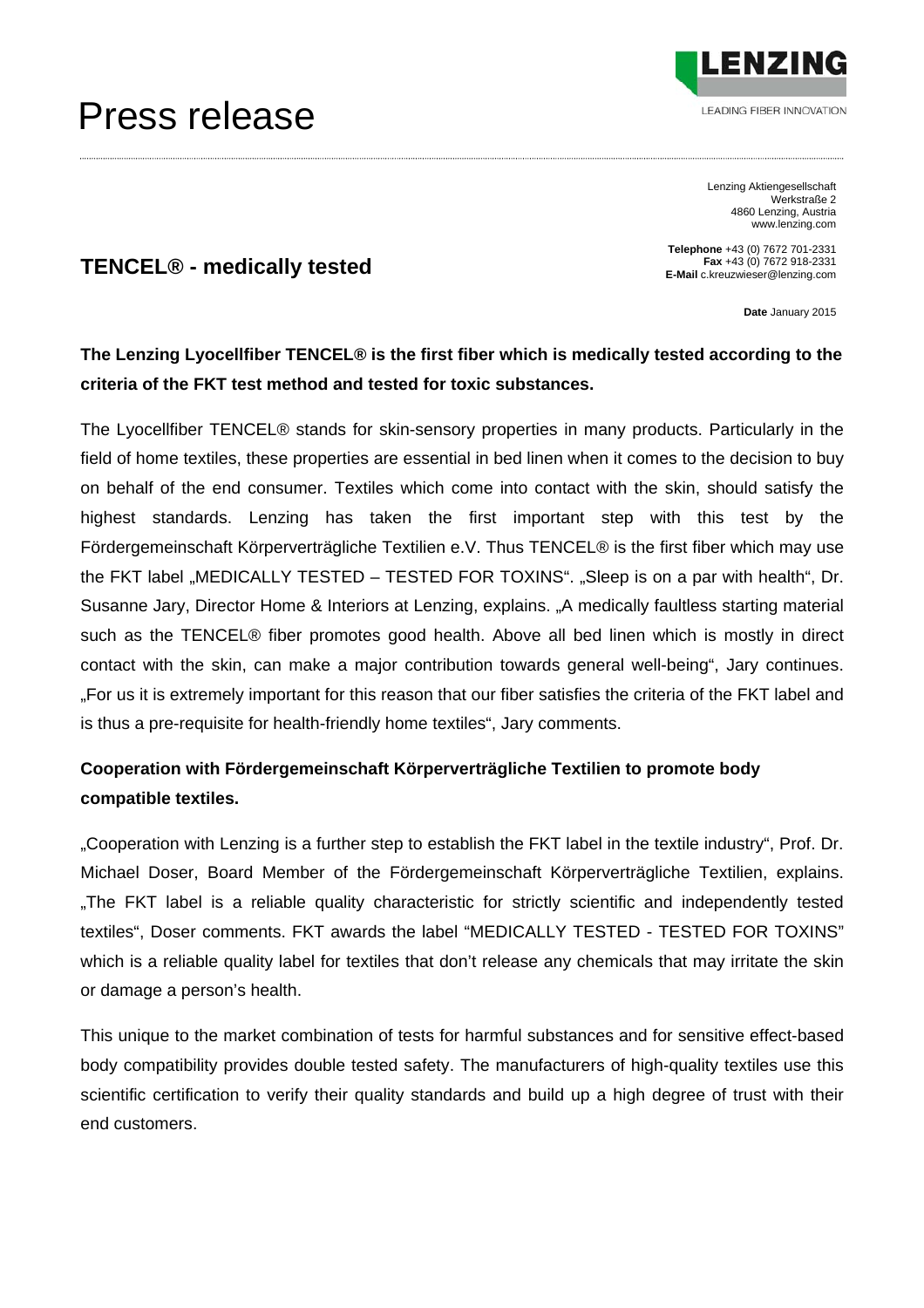

# Press release

The basis of these high-quality testing standards we can promise are strictest skin compatibility test that are in line with the approval criteria for medical devices. This generates trust and transparency in and for the end consumer and offers considerable help when it comes to the decision to buy the textile.



### **Download link for photo: www.lenzing.com/news**

TENCEL® - dream fiber for bed linen